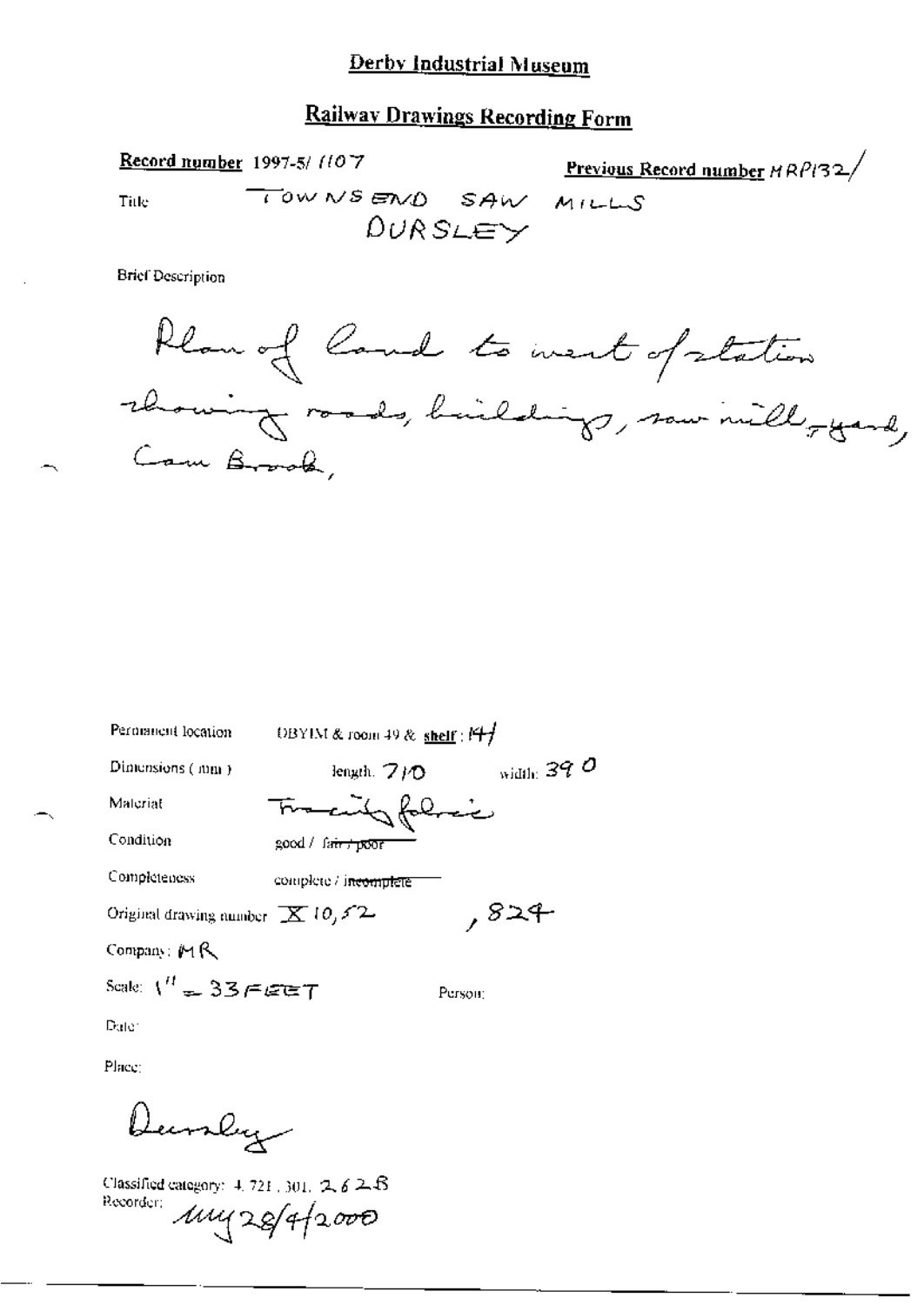## **Railway Drawings Recording Form**

Record number 1997-5/995

Previous Record number 19 RP132/1107

Title

COUNTY OF GLOUCESTER PARISH OF OURSLEY

**Brief Description** 

Permanent location

DBYIM & room 49 & shelf:  $/33$ 

Dimensions (mm)

length:  $625$  width: 470

 $,495$ 

Material

Poper on folice

Condition

good / fair +poor

Completeness complete /-incomplete-

Original drawing number

Company: M<sup>R</sup>

Scale:  $1'' = 1$   $CHAM$ 

Person:  $C = \overline{J} \overline{D}$ 

Date:  $N_{\text{max}}$  1884

Place:

Dursley

Classified category: 4, 721, 301, 2, 62B Recorder 1111 10/12/1999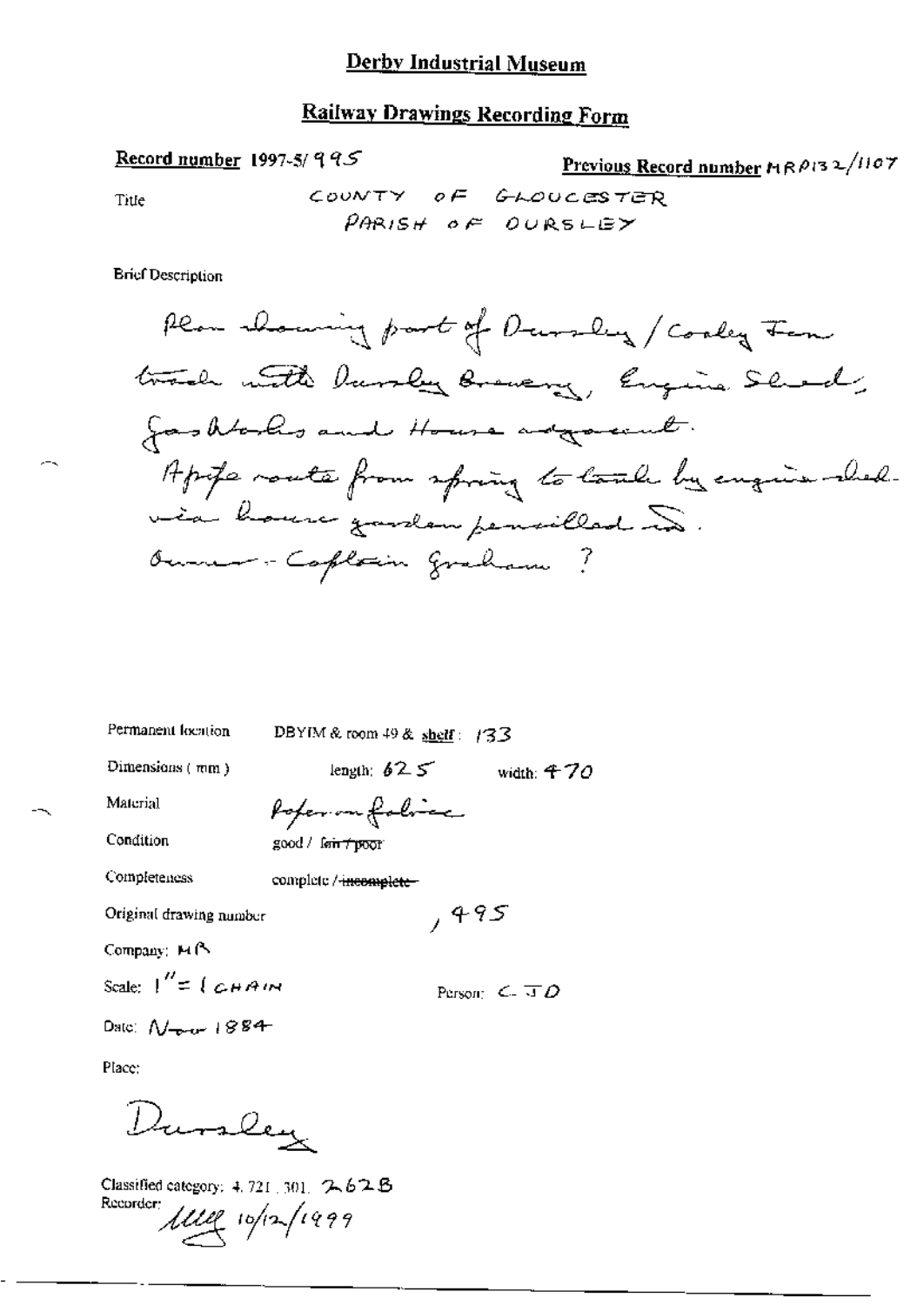### Derby Industrial Museum

## **Railway Drawings Recording Form**

Record number 1997-5/744-

Previous Record number  $\mu$ RP132/711

Title

Durscey

**Brief Description** 



| Permanent location                   | DBYIM & room 49 & shelf: $9.5$ |                 |
|--------------------------------------|--------------------------------|-----------------|
| Dimensions $(mn)$                    | length: 400                    | width: $32\,$ O |
| Material                             | Paperomofolice                 |                 |
| Condition                            | good / fair7 poor              |                 |
| Completeness                         | complete / incomplete          |                 |
| Original drawing number $32 \times$  |                                |                 |
| Company: MR                          |                                |                 |
| Scale: $1'' = 1$ CHAIN               |                                | Person: $FWJ$   |
| Date: $\sqrt{1 - \tan \theta}$ (881) |                                |                 |
| Place:                               |                                |                 |
| Dunley                               |                                |                 |

Classified category:  $4.721$ ,  $301$ ,  $2.62$   $B$ Recorder 2000 19/5/1999